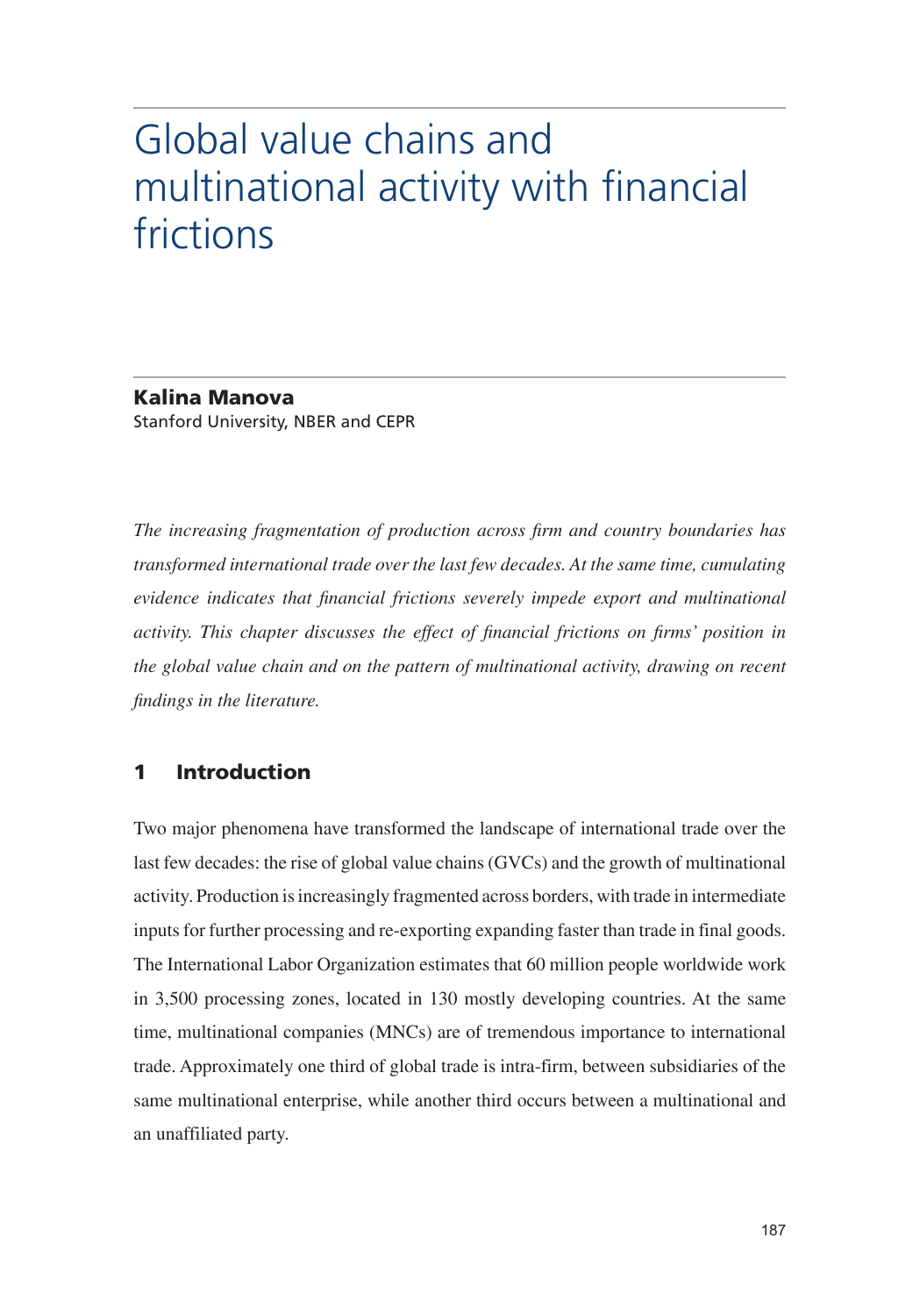The splicing of supply chains across firm and country boundaries raises new policy questions of first-order importance. How should trade policy be designed in the presence of global production networks and multinational activity? How do these phenomena alter the aggregate gains from trade and its distributional effects? What are the implications for firm growth, technology transfer to emerging economies, and the transmission of shocks across borders? While these are largely open questions for future research, their answers depend on understanding the factors that shape the patterns of GVC and MNC activity.

A growing literature finds that financial market imperfections significantly affect international trade. Foley and Manova (2015) provide a detailed overview of this work. The evidence indicates that financial frictions restrict firms' entry into exporting, the scale of their operations conditional on exporting, and their position in global value chains. These distortions impede aggregate trade, especially during financial crises. Moreover, credit constraints disrupt cross-border trade significantly more than general production because of the larger financing needs of foreign transactions: Overall, 75- 80% of the total reduction in trade due to financial sector underdevelopment is above and beyond any associated decline in total output. One third of the trade-specific effect can be attributed to limited firm entry into exporting, while two thirds reflect reduced firm-level exports (Manova 2013).

One strand of the trade and finance literature explores the implications of financial frictions particularly for firms' multinational activity and participation in global value chains. This chapter highlights three main insights emerging from this research. First, multinational companies are less credit constrained than domestic firms because they can use internal capital markets to arbitrage cross-country differences in external capital markets to some degree. Second, financial frictions restrict firms to performing lower value added, less profitable segments of global production. Third, credit constraints influence the organisation of production across firm and country boundaries.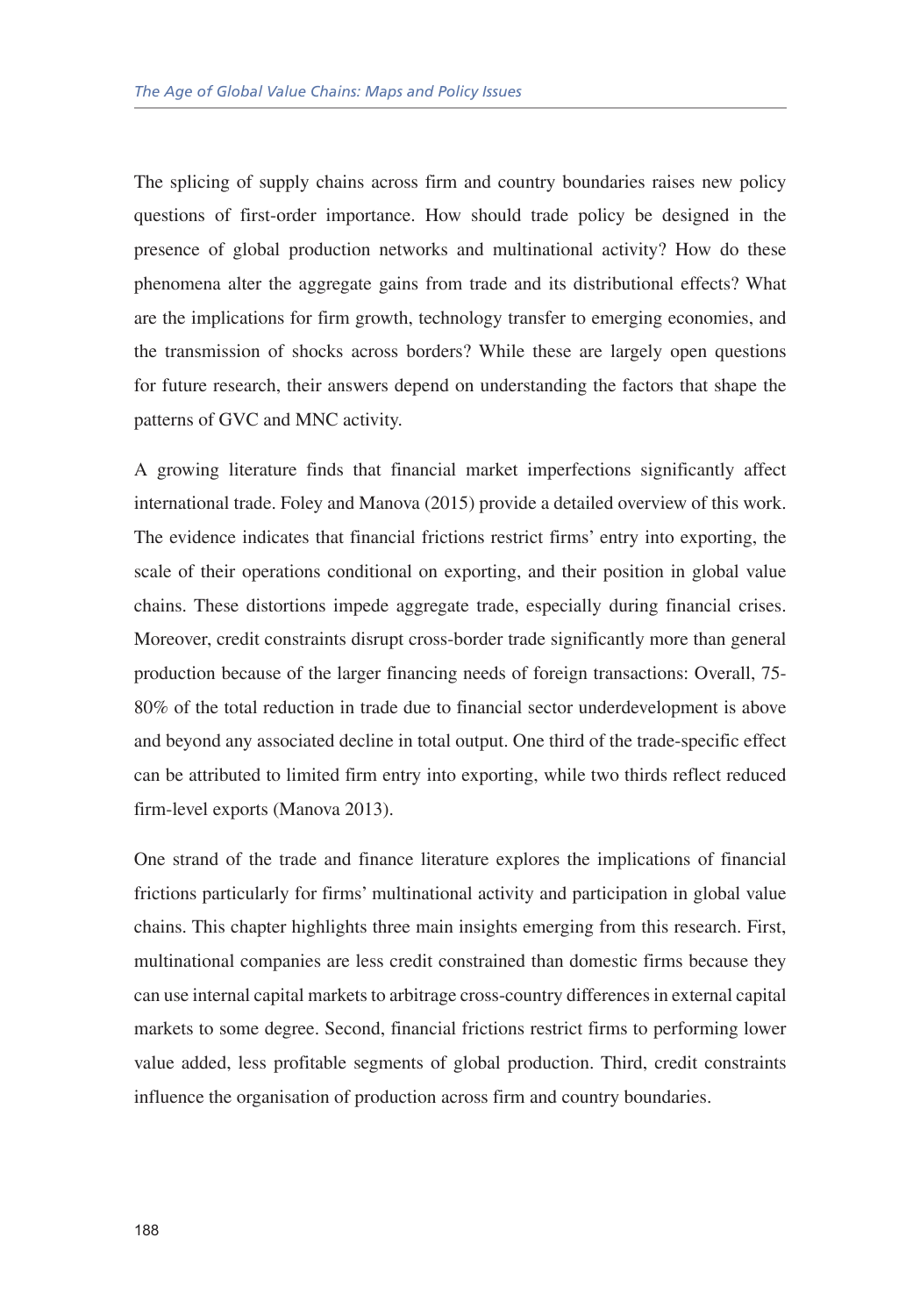## 2 No finance, no trade

#### 2.1 International trade requires external finance

Firms routinely rely on external capital to cover upfront costs that cannot be financed out of retained earnings or cash flows from operations. These upfront costs may be fixed – such as  $R&D$ , marketing and capital investments – or variable – such as input purchases, salary payments, and land and equipment rental fees. Exporters are more likely to face credit constraints than non-exporters because they require more external funding. First, exporting involves additional costs. Fixed trade costs include gauging market profitability; investing in market-specific capacity, product customisation and regulatory compliance; and maintaining foreign distribution networks. Variable trade costs comprise transportation, duties and freight insurance. Second, cross-border shipping and delivery typically takes 60 days longer than domestic orders, further aggravating exporters' working capital needs. Third, transnational operations entail increased risks due to currency fluctuations and difficulties in resolving contractual breaches arising from different laws and practices across jurisdictions.

An active market exists for the financing and insurance of international trade, estimated to be worth \$10-\$12 trillion in 2008, or 90% of world trade (Auboin 2009). Exporters and importers decide the financing terms of each transaction, i.e. whether exporters are paid upfront (cash in advance) or after delivery (open account). Trade partners each meet their liquidity needs with financing from commercial banks, specialised exportimport banks, or state-backed export credit agencies. They may alternatively use letters of credit jointly issued by their representative banks.

#### 2.2 Multinational companies are less constrained than domestic firms

There are important differences between the financing practices of domestic firms and affiliates of multinational corporations. In terms of internal finance, both can use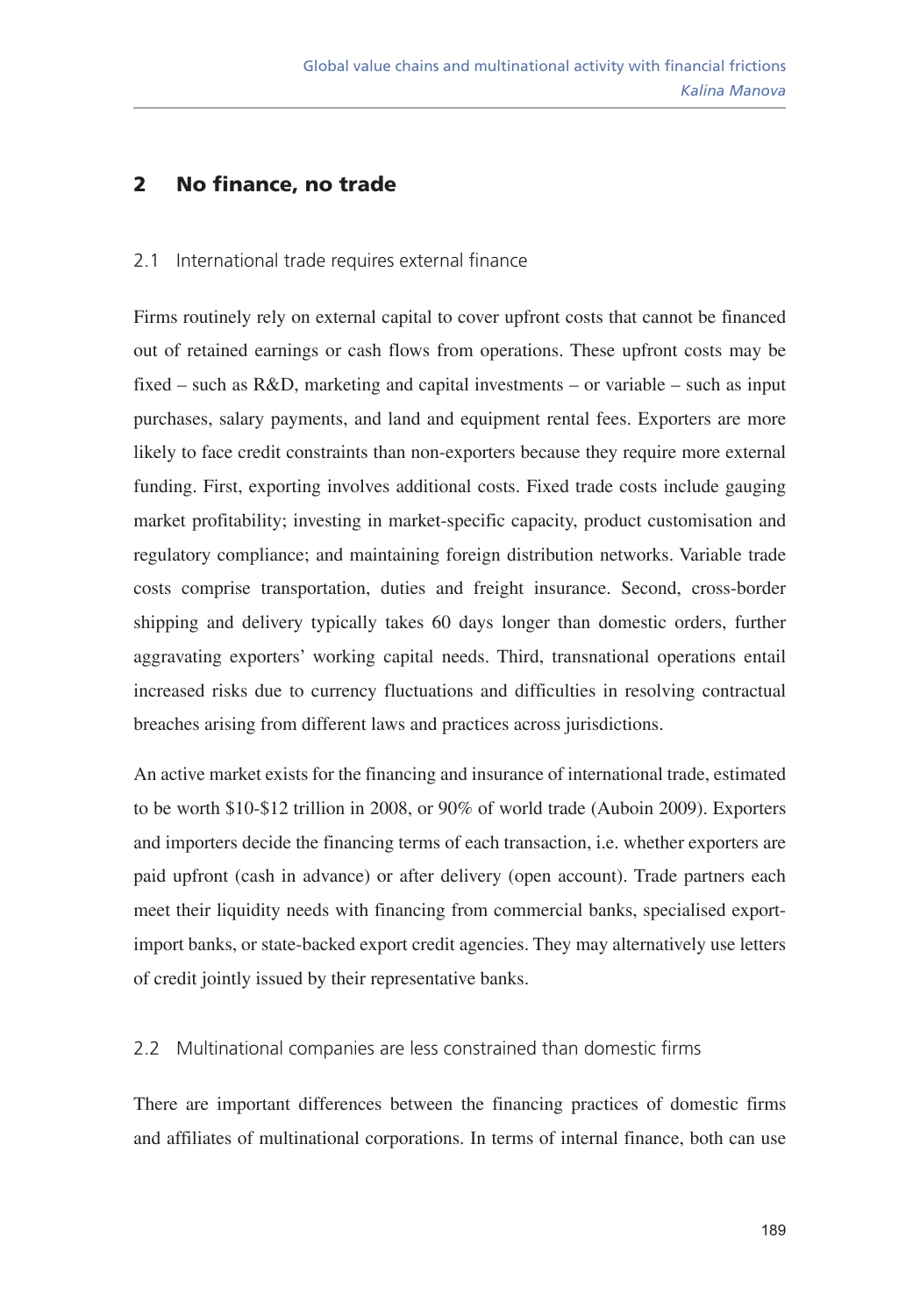retained earnings and cash flows from operations, but foreign-owned affiliates can also receive funding from parent companies. In terms of external finance, both can access local capital markets and buyer-supplier trade credit, but MNC subsidiaries can also tap foreign capital markets (directly or through their parent company) and indirectly benefit from buyer-supplier trade credits extended to related parties abroad. Compared to domestic firms, MNC affiliates thus have additional sources of financing.

Research shows that multinationals use internal capital markets opportunistically to overcome frictions in external capital markets. They raise more external finance and use less parent funding in countries with lower costs of capital. Desai et al. (2004) document that the affiliates of US-based multinationals raise less external finance in host countries with less developed capital markets or weaker protection of creditor rights. Figure 1 demonstrates the strong positive relationship across countries between affiliates' ratio of external borrowing to assets and the ratio of private credit to GDP. Bank credit to the private sector as a share of GDP is a standard measure of the availability of external financing in an economy, while creditor rights reflect how well formal institutions can support financial contracting.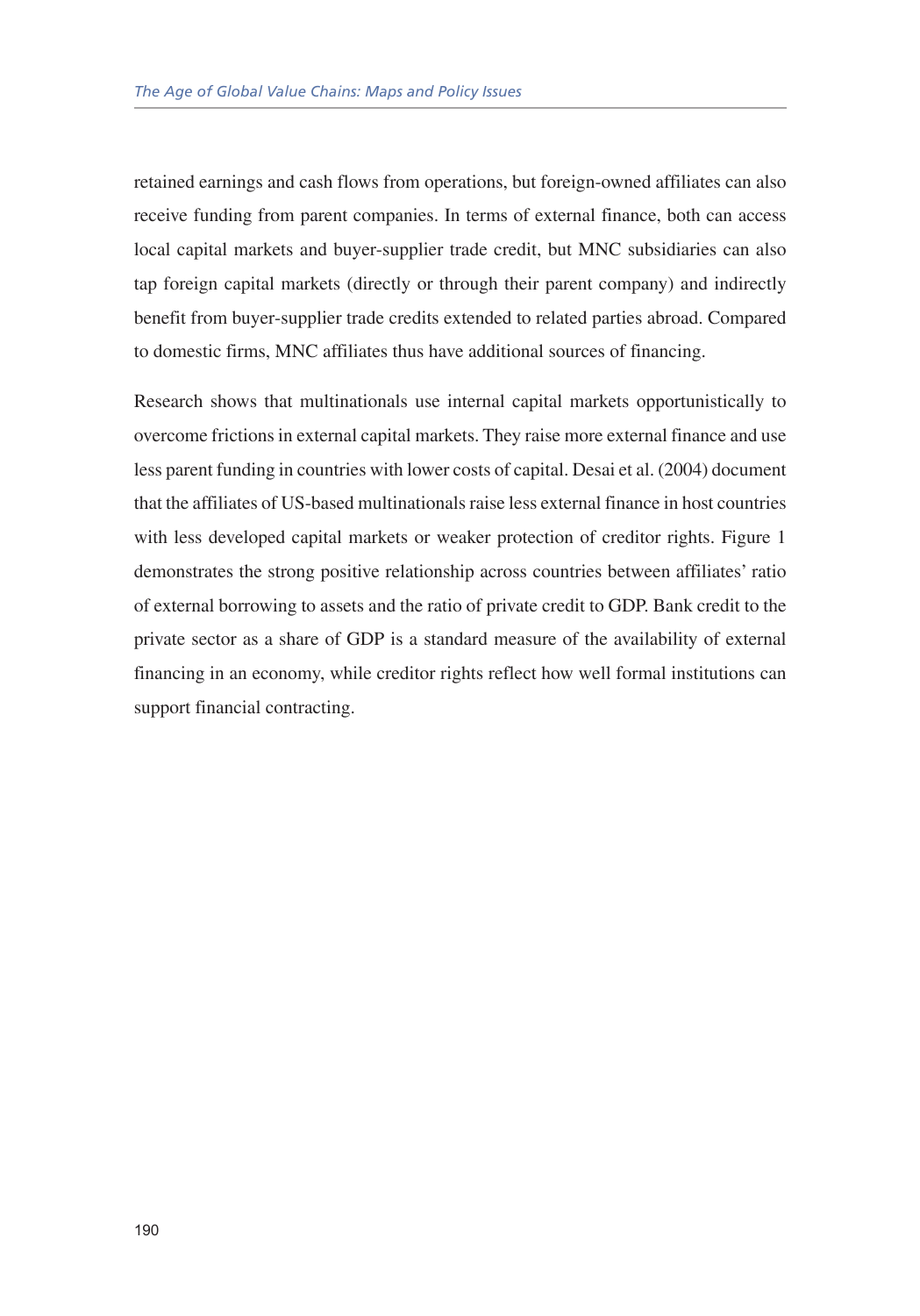

**Figure 1** Financing practices of US-based MNC affiliates

*Source:* Desai et al. (2004).

Evidence indicates that multinationals' use of internal capital markets makes them less financially constrained than domestic firms, especially when limited access to external financing is more likely to bind. Manova et al. (2014) find that the affiliates of foreign enterprises in China have a comparative advantage in sectors more dependent on the financial system relative to local enterprises. Foreign subsidiaries export relatively more than private domestic firms in sectors that require more external finance for longterm investment, sectors that need more liquidity for short-term working capital (i.e. with high inventory-to-sales ratios), sectors with fewer tangible assets that can serve as collateral in raising outside funds, and sectors with less access to buyer-supplier trade credit that can substitute formal borrowing. Table 1 illustrates this with a breakdown of Chinese exports by type of firm ownership for sectors with financial vulnerability above versus below the median. Joint ventures (foreign ownership typically around 50%) lie between domestic and fully foreign-owned affiliates, consistent with parent companies offering more internal financing at higher levels of control.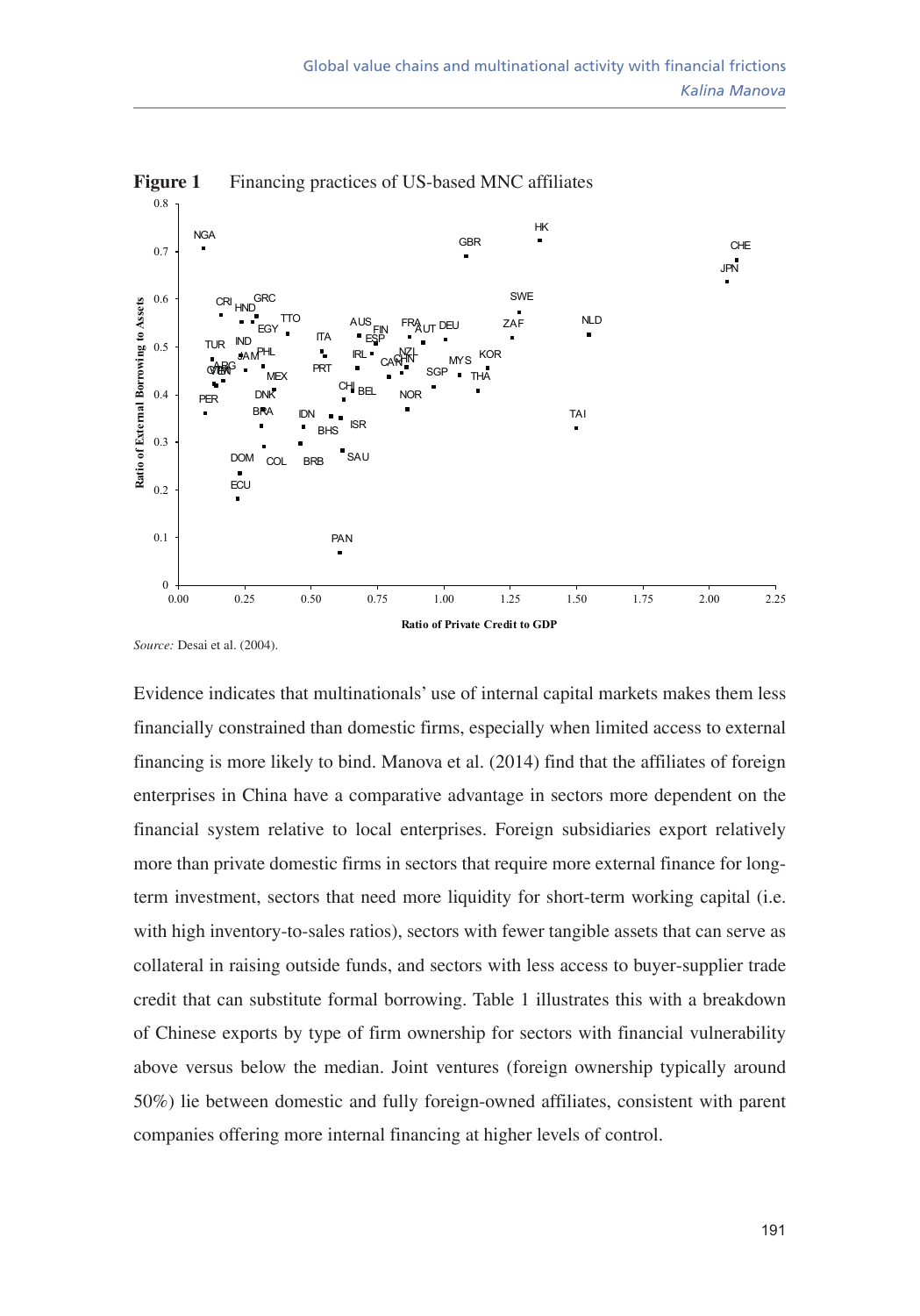| Firm Type:                                                  | All Firms | <b>State Owned</b>                                     | Private<br>Domestic |          | Joint Ventures Foreign Owned |  |  |  |  |  |  |
|-------------------------------------------------------------|-----------|--------------------------------------------------------|---------------------|----------|------------------------------|--|--|--|--|--|--|
|                                                             | (1)       | (2)                                                    | (3)                 | (4)      | (5)                          |  |  |  |  |  |  |
| <b>Total Exports</b>                                        | 531.36    | 9.8%                                                   | 12.9%               | $26.3\%$ | 51.0%                        |  |  |  |  |  |  |
| Panel A. Classifying sectors by external finance dependence |           |                                                        |                     |          |                              |  |  |  |  |  |  |
| Low                                                         | 173.47    | 14.9%                                                  | 23.4%               | 29.4%    | 32.3%                        |  |  |  |  |  |  |
| High                                                        | 357.89    | $7.3\%$                                                | $7.8\%$             | 24.8%    | 60.1%                        |  |  |  |  |  |  |
| Panel B. Classifying sectors by inventories ratio           |           |                                                        |                     |          |                              |  |  |  |  |  |  |
| Low                                                         | 94.01     | $19.9\%$                                               | 18.8%               | $32.1\%$ | 29.2%                        |  |  |  |  |  |  |
| High                                                        | 437.35    | $7.6\%$                                                | $11.6\%$            | $25.1\%$ | 55.7%                        |  |  |  |  |  |  |
| Panel C. Classifying sectors by asset tangibility           |           |                                                        |                     |          |                              |  |  |  |  |  |  |
| Low                                                         | 423.04    | $6.2\%$                                                | $9.9\%$             | 25.9%    | 58.0%                        |  |  |  |  |  |  |
| High                                                        | 108.32    | 23.8%                                                  | 24.4%               | 28.1%    | 23.7%                        |  |  |  |  |  |  |
|                                                             |           | Panel D. Classifying sectors by trade credit intensity |                     |          |                              |  |  |  |  |  |  |
| Low                                                         | 285.63    | $4.9\%$                                                | $7.5\%$             | 24.8%    | 62.8%                        |  |  |  |  |  |  |
| High                                                        | 245.73    | $15.5\%$                                               | $19.1\%$            | 28.1%    | 37.3%                        |  |  |  |  |  |  |

| Table 1 | Composition of Chinese exports by firm ownership and sector financial |  |  |  |  |  |
|---------|-----------------------------------------------------------------------|--|--|--|--|--|
|         | vulnerability                                                         |  |  |  |  |  |

*Source:* Manova et al. (2014).

MNCs' superior access to financing also enables them to respond more to export growth opportunities relative to domestic firms. Desai et al. (2008) examine the impact of large real exchange rate devaluations in a host country on the operations of local firms and US-owned affiliates. Although depreciations reduce relative export prices and boost foreign demand, they are frequently accompanied by negative economic shocks including financial crises, which can prevent producers from scaling up exports. Data reveal that MNC subsidiaries increase sales and investment following devaluations, while domestic companies contract or exit. Moreover, the expansion of subsidiaries is often funded by the parent company. Figure 2 reports the differential sales growth for domestic and foreign enterprises in the years after large real exchange rate depreciations.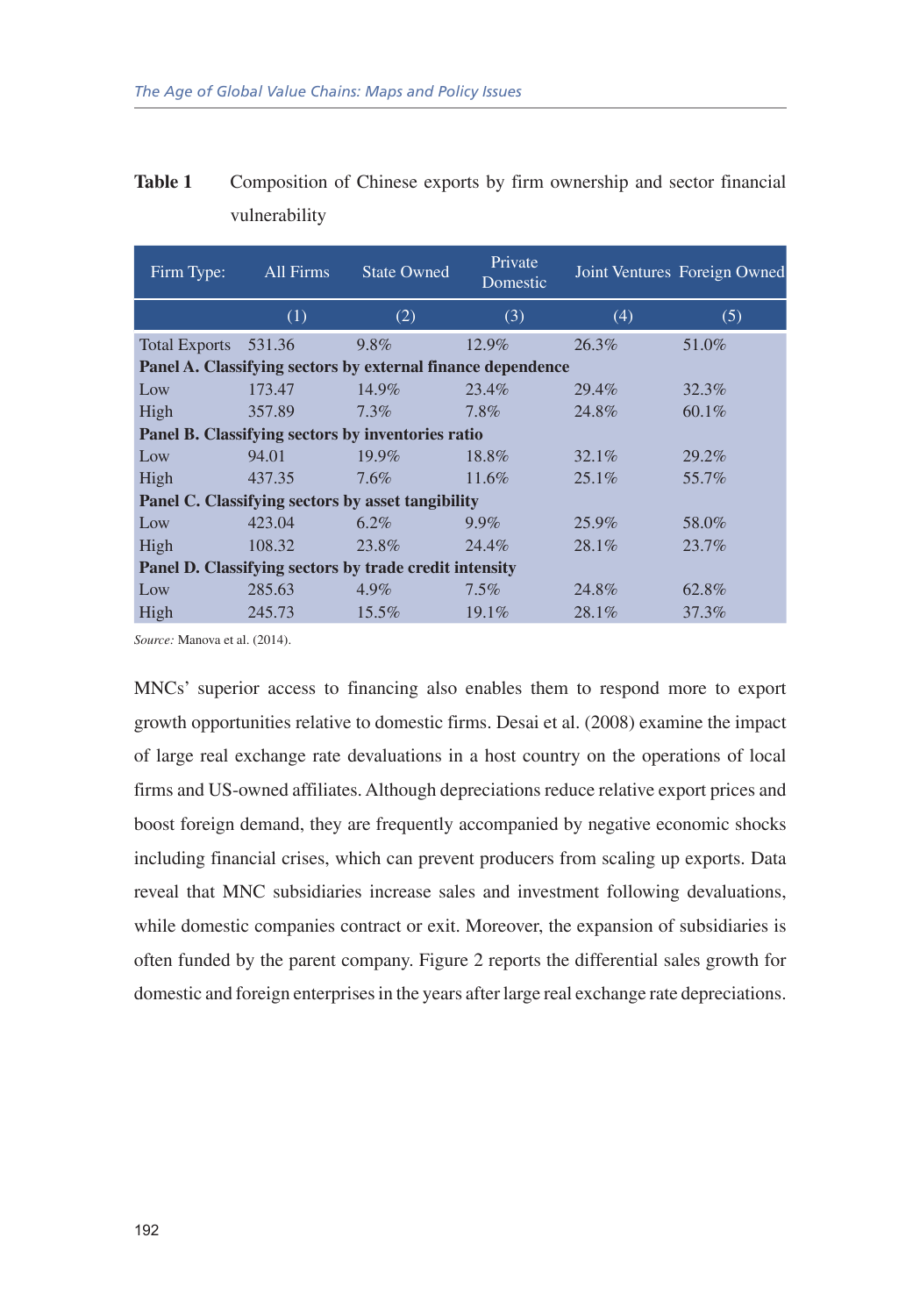

**Figure 2** Sales growth of local firms and US multinational affiliates after currency crises

*Source:* Desai et al. (2008).

While MNC affiliates may be less financially constrained than domestic firms, they are not unconstrained and insensitive to the availability of external capital in the country where they operate. Desai et al. (2004) conclude that lending from the parent company compensates 75% of the reduced external debt of affiliates based in economies with underdeveloped financial markets. This suggests that multinationals cannot fully arbitrage away differences in the cost of capital across countries. A plausible explanation is that financiers hesitate to fund all foreign activities because of asymmetric information or weak enforcement of collateral claims in international lending.

# 3 Organising and financing global value chains

Developing economies often rely on exporting to large, rich destinations for economic growth. Consumers in developed countries, however, typically demand quality products whose production requires skill-intensive design and specialised inputs. Firms in developing economies with limited technological knowhow, skilled labour and quality inputs may be unable to make high-quality products without foreign inputs or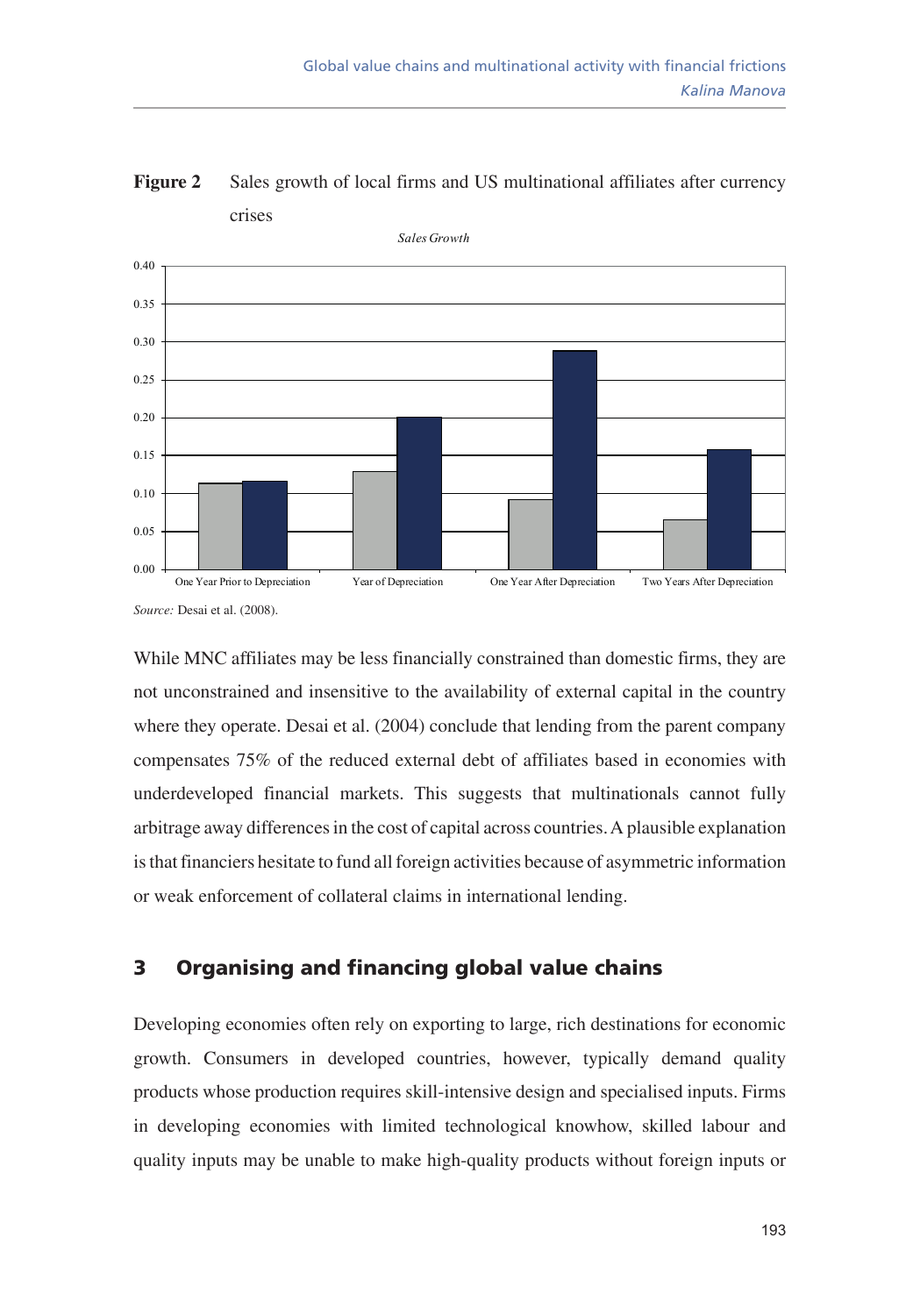blueprints. Global supply chains enable such firms to participate in international trade by performing only manufacturing stages in which they have a comparative advantage.

From the perspective of developed nations, offshoring production can reduce certain costs, but poses challenges in monitoring and incentivising foreign suppliers to ensure quality control and timely delivery. Multiple factors govern companies' decision whether, where and how to offshore – in-house or at arm's length. Multinational enterprises arise when it is optimal to own and operate production facilities abroad, rather than to subcontract to independent suppliers.

#### 3.1 Financial frictions determine firms' GVC position

Financial factors can significantly affect the organisation of global value chains across firm and country boundaries. Different organisational structures may prevail depending on country, sector and firm characteristics. For example, Intel assembles microchips in wholly owned subsidiaries in China, Costa Rica, Malaysia and the Philippines, while Nike subcontracts to unaffiliated producers in Thailand, Indonesia, Cambodia and Vietnam. Even though both Apple and Ralph Lauren offshore production to independent parties in China, they employ different input and financing strategies. When outsourcing assembly to FoxConn, Apple provides customised inputs at no cost to FoxConn. By contrast, when manufacturing for Ralph Lauren, Youngor pays for foreign materials and retains ownership rights over them.

Spanning wider segments of production entails greater costs and requires more financing. Manova and Yu (2011) show that credit constraints restrict Chinese firms to lower value added, less profitable stages of global supply chains. In China, under ordinary trade (OT), companies design a product, pay for domestic and foreign inputs, incur import tariffs, assemble and distribute final goods abroad. Under processing trade, Chinese firms can import inputs duty-free to assemble them on behalf of a foreign buyer who handles product design and final distribution. While Chinese firms pay for foreign inputs under processing with imports (PI), the foreign buyer provides these for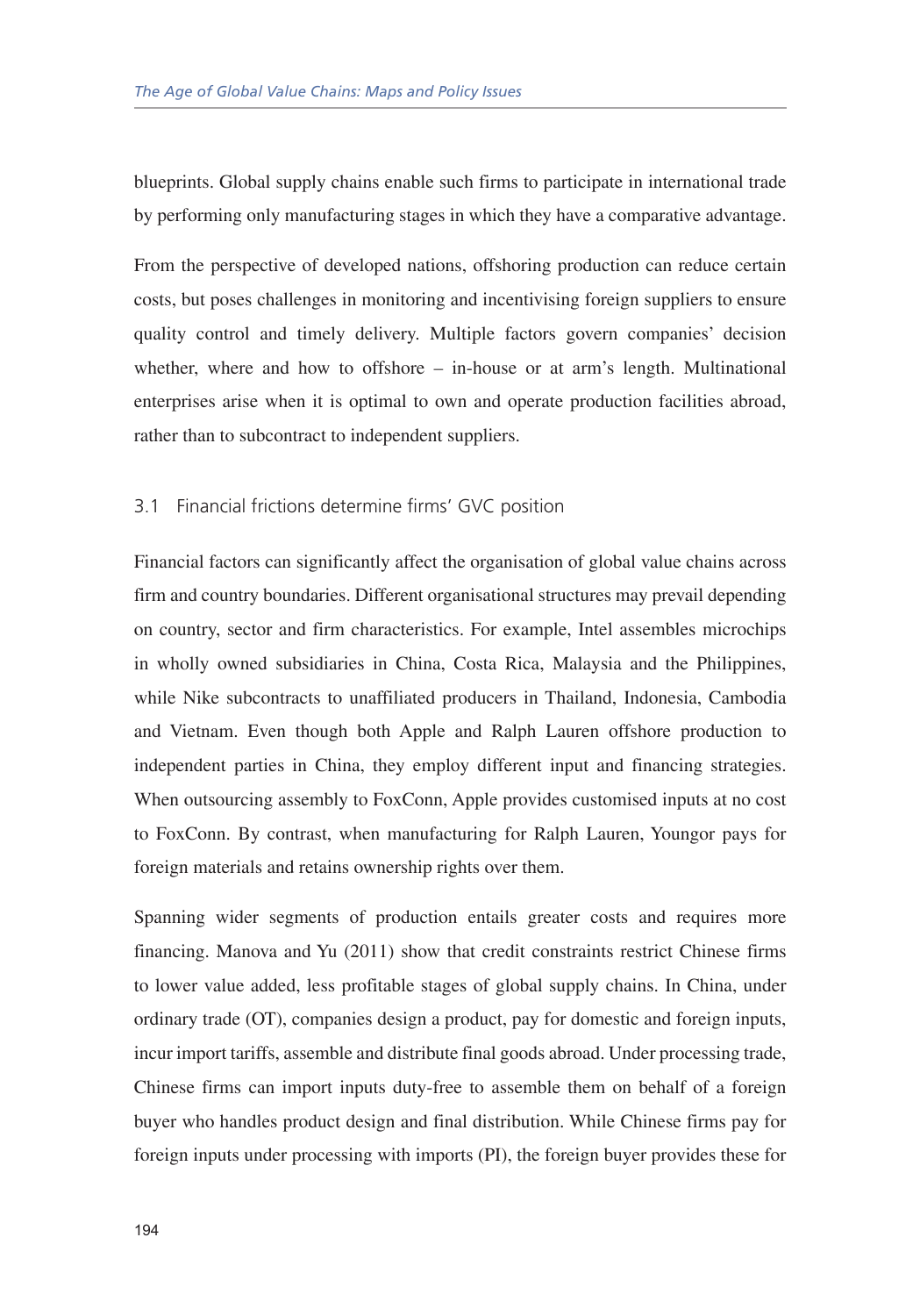free under pure-assembly processing (PA). Working capital needs thus rise from PA to PI to OT.

Financially healthier Chinese firms with more liquidity and less leverage have higher shares of ordinary exports in total exports and of processing with imports in processing exports. Both trade shares are strongly positively correlated with firm profits. Within firms across sectors, both shares fall with sectors' reliance on external finance. Figure 3 decomposes aggregate Chinese exports by trade regime for sectors with high and low liquidity needs (i.e. inventory-to-sales ratio).



**Figure 3** Composition of Chinese exports by trade regime and sector

The choice of export regime depends on the financial conditions of both trade partners. The impact of Chinese firms' financial health and sectors' financial vulnerability on trade shares is bigger in Chinese provinces with weaker financial systems, where liquidity constraints are more likely to bind for the Chinese exporter. By contrast, this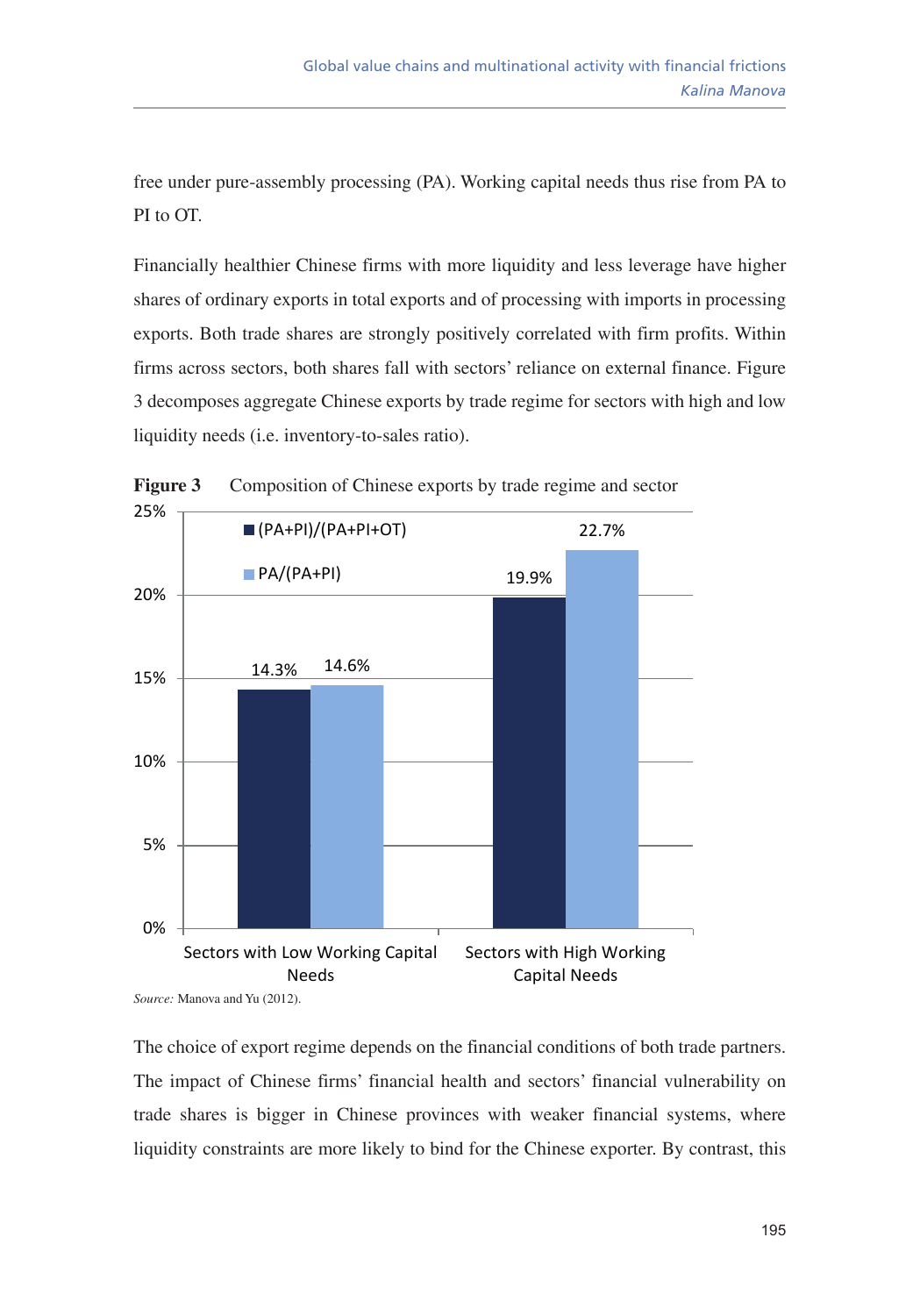impact is stronger for financially more developed export destinations, where the foreign party is less constrained.

OT implies more segments of the supply chain being performed and financed by a single Chinese firm, while PT means shared financing and profits across the border. GVCs may thus enable credit-constrained firms that could not become ordinary exporters to share in the gains from trade by engaging in processing activities.

#### 3.2 Financial frictions affect multinational operations

Multinational enterprises make three key decisions: the host countries for manufacturing facilities (location decision), the ownership of production abroad or offshoring at arm's length (integration decision), and the interaction among affiliates within the firm's global network of production chains and consumer markets (network decision).

An earlier trade literature focused on the location decision, and distinguished between horizontal, vertical and export-platform FDI. In practice, multinationals adopt complex global strategies and use foreign affiliates for multiple purposes. The average USowned subsidiary abroad directs 75% of its sales to the host country, 7% back to the US and 18% to third markets. A later trade literature examined multinationals' integration decision, and highlighted the importance of imperfect contractibility and relationshipspecific investments. Most recently, research has explored the interlinkages among the production, import and export activities of multiple affiliates belonging to the same multinational company. This work emphasises the optimisation difficulties that arise in network structures.

Financial frictions can also significantly affect MNCs' location, integration and network decisions. Bilir et al. (2014) show that host-country financial development relaxes credit constraints for both domestic firms and foreign-owned affiliates, but relatively more for the former. This generates a competition effect that reduces affiliate revenues in the host market due to increased entry by domestic firms, and a financing effect that encourages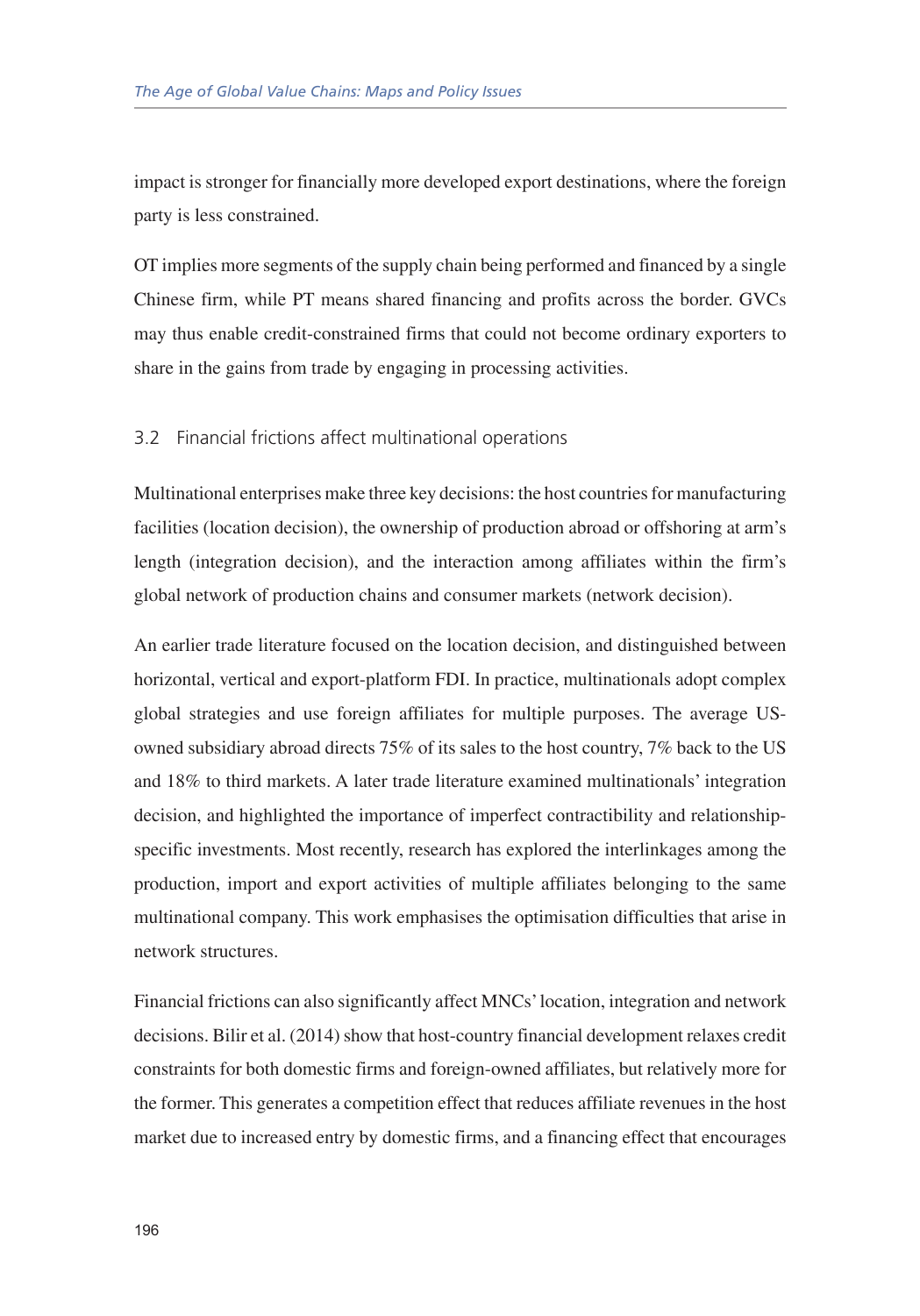affiliate entry by easing their borrowing constraints. Data on US MNCs confirm that economies with stronger financial institutions attract more multinational subsidiaries. Stronger financial institutions in the host nation also raise aggregate affiliate sales to the local market, to the parent country (the US), and to third destinations. At the level of the individual affiliate, exports to the US and other markets are increased, but host-country sales are reduced. Both in the aggregate and at the affiliate level, however, the share of local sales in total sales declines with host-country financial development, while the shares of return sales to the US and export-platform sales to other countries rise.

These findings suggest that financial considerations govern the location and network decisions of MNCs. Stronger financial institutions in the host economy lower the incentives to pursue FDI for horizontal motives in favour of vertical and export-platform motives.

Antràs et al. (2009) establish that capital market imperfections also influence multinationals' integration decisions. They examine how firms headquartered in a developed country offshore production to foreign suppliers who require external finance to make relationship-specific investments. Because of moral hazard, financiers are unwilling to fund suppliers located in economies with weak protection of creditor rights. Foreign headquarters then have an incentive to integrate the supplier and monitor its operations, which in turn encourages local lenders to finance it. The parent company may provide additional funding as well. Empirical results indicate that US multinationals are more likely to deploy technology through foreign affiliates rather than arm's-length licensing in host countries with worse investor protection. They also hold higher equity stakes in the subsidiary and finance more of its activity in such environments. Related to this, Javorcik and Spatareanu (2009) document that less credit-constrained Czech firms self-select into becoming arm's-length suppliers to foreign multinationals.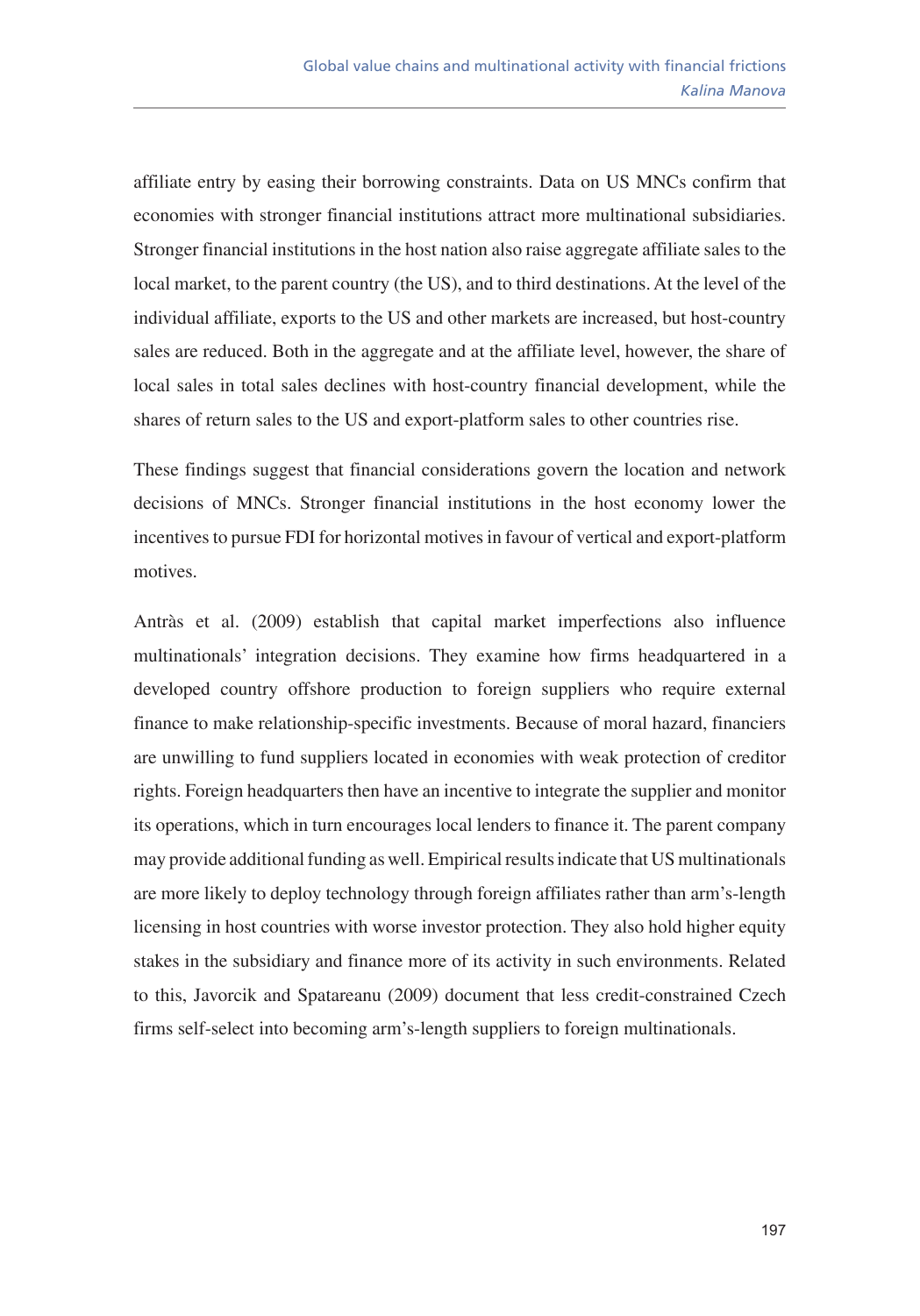### 4 Open questions

Much scope remains for further work on the interactions among financial frictions, global value chains and multinational activity. Such research would inform policy by elucidating underlying economic mechanisms. Of interest is better understanding the organisation of international supply chains and the distribution of profits across firms and countries, especially in the presence of institutional and market frictions. Alleviating such frictions might be an important prerequisite for (firms in) developing countries to move into higher value added, more profitable GVC stages (Manova and Yu 2011).

Also relevant are the effects of GVCs and MNCs on knowledge transfer across borders. Emerging economies can benefit from technological spillovers from multinational activity to firms in the same sector, as well as to upstream and downstream firms (Javorcik 2004). Likewise, the extent of learning from exporting can depend on the GVC segment that firms occupy and their engagement with processing trade (Bai et al. 2013).

Equally important is how GVCs and MNCs influence the transmission of local and global supply and demand shocks across countries. This speaks to macroeconomic concerns about contagion, sudden stops and reversals in international capital flows. For instance, the effect of the 2008-09 financial crisis on a country's credit conditions and trade activity did not depend on its total foreign capital inflows, but was alleviated by a higher pre-crisis share of FDI in foreign capital inflows (Tong and Wei 2010). Indeed, multinational affiliates maintained higher sales during the crisis than domestic establishments, especially affiliates with stronger production and financial linkages to their parent company (Alfaro and Chen 2012).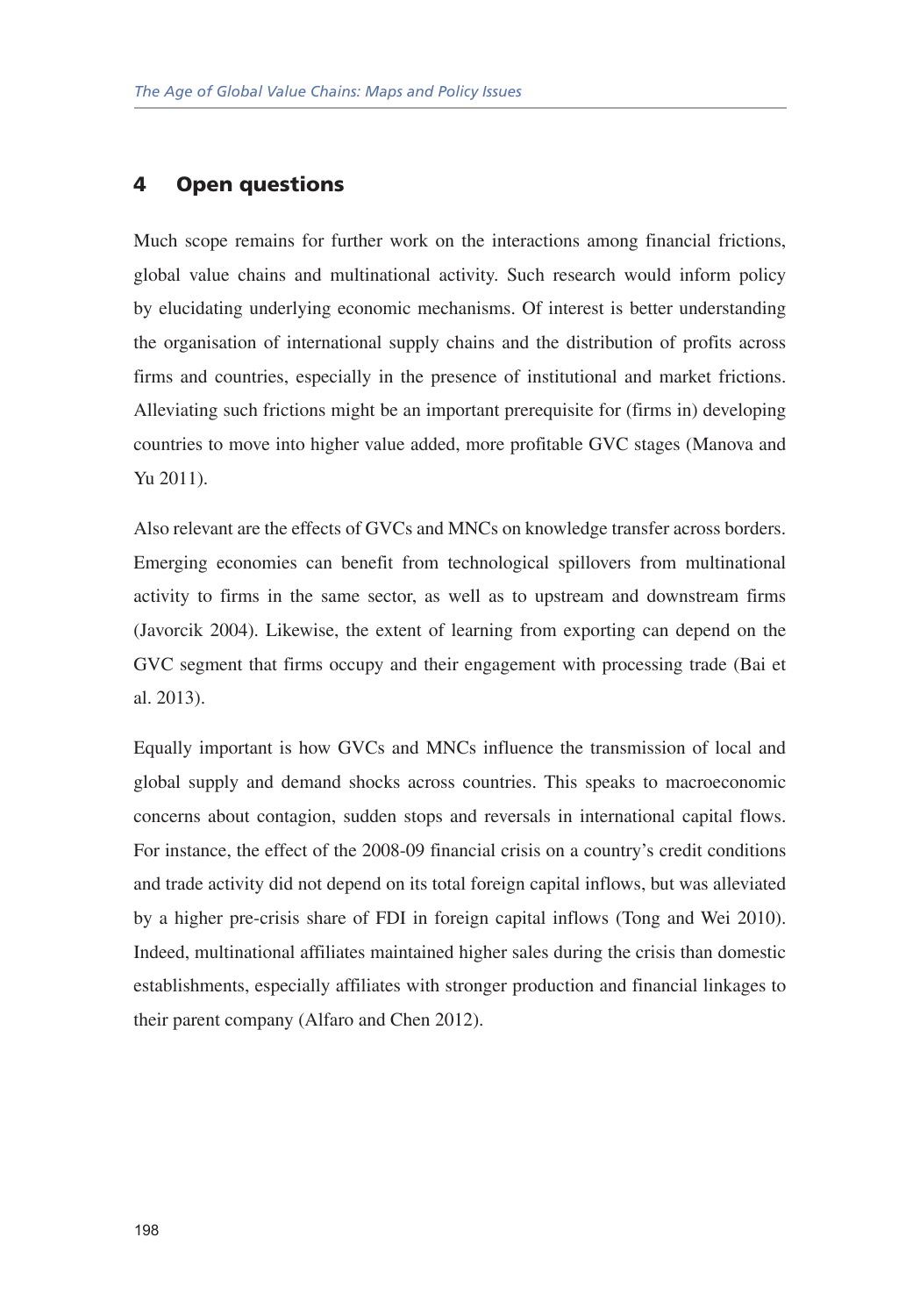# References

Alfaro, L and M X Chen (2012), "Surviving the Global Financial Crisis: Foreign Ownership and Establishment Performance", *American Economic Journal: Economic Policy* 4(3), pp. 30-55.

Antràs, P, M A Desai and C F Foley (2009), "Multinational Firms, FDI Flows and Imperfect Capital Markets", *Quarterly Journal of Economics* 124(3), pp. 1171-1219.

Auboin, M (2009), ["Boosting the Availability of Trade Finance in the Current Crisis:](http://www.cepr.org/sites/default/files/policy_insights/PolicyInsight35.pdf)  [Background Analysis for a Substantial G20 Package](http://www.cepr.org/sites/default/files/policy_insights/PolicyInsight35.pdf)", CEPR Policy Insight 35, London, pp. 1-7.

Bai, X, K Krishna and H Ma (2013), "How You Export Matters: Export Mode, Learning and Productivity in China", Penn State University mimeo.

Bilir, L K, D Chor and K Manova (2014), "Host Country Financial Development and MNC Activity", NBER Working Paper No. 20046, Cambridge, MA.

Desai, M A, C F Foley and K J Forbes (2008), "Financial Constraints and Growth: Multinational and Local Firm Responses to Currency Depreciations", *Review of Financial Studies* 21(6), pp. 2857-2888.

Desai, M A, C F Foley and J R Hines (2004), "A Multinational Perspective on Capital Structure Choice and Internal Capital Markets", *Journal of Finance* 59(6), pp. 2451- 2487.

Foley, C F and K Manova (2015), "International Trade, Multinational Activity, and Corporate Finance", *Annual Review of Economics* (in press, DOI: 10.1146/annureveconomics-080614-115453).

Javorcik, B S (2004), "Does Foreign Direct Investment Increase the Productivity of Domestic Firms? In Search of Spillovers through Backward Linkages", *The American Economic Review* 94(3), pp. 605-627.